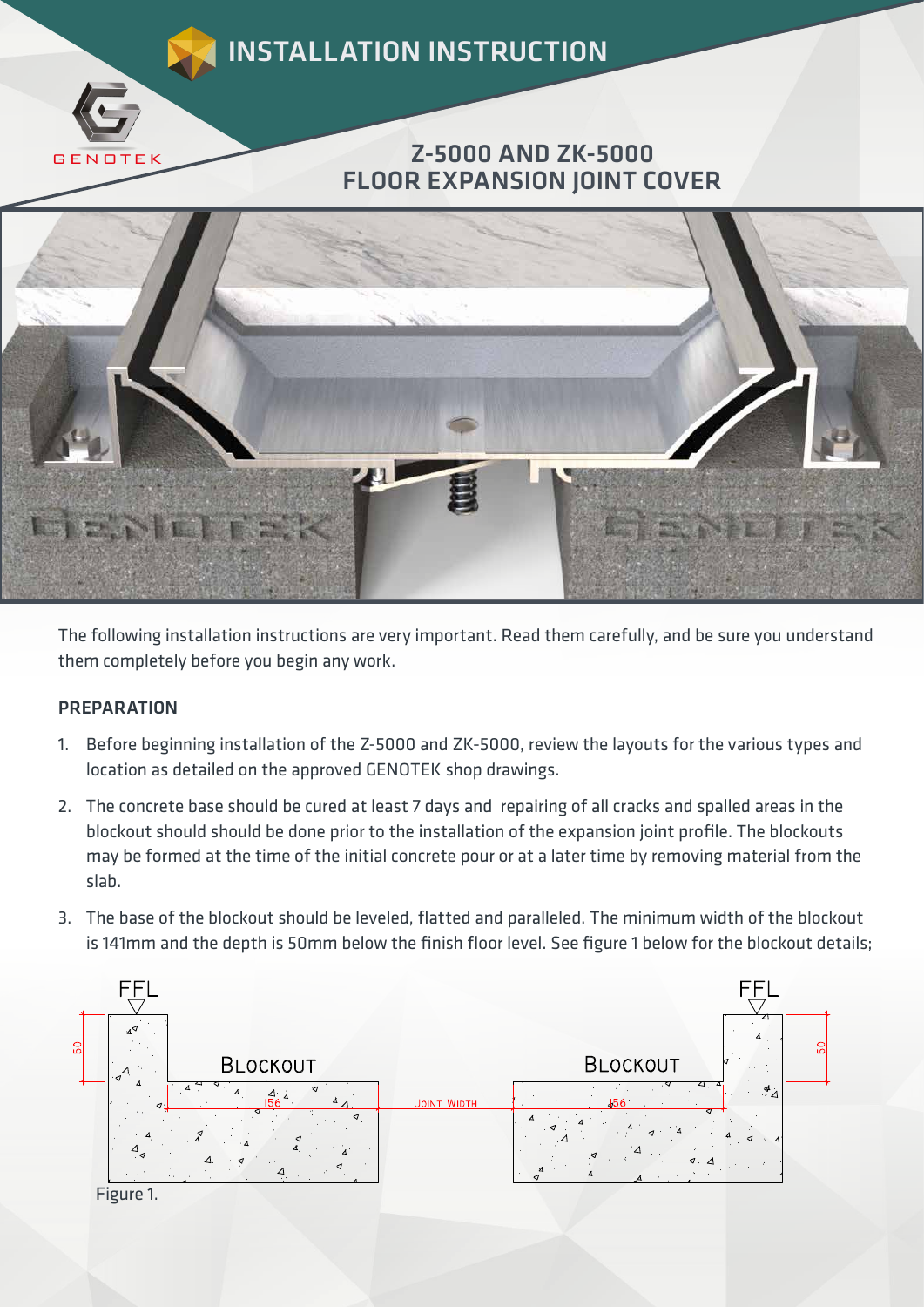INSTALLATION INSTRUCTION

## Z-5000 AND ZK-5000 FLOOR EXPANSION JOINT COVER

## INSTALLATION

**GEN** 

- 1. Select one base member extrusion, and drill the anchor holes into it, spacing the holes a maximum of 450 cm. o.c. The anchor holes at the ends of the extrusion must be a maximum of 15 cm. from the end of the extrusion.
- 2. Drill the anchor holes in the corresponding opposite base member for floor-to-floor installations, using the same spacing for the holes as was used for the base member drilled in Step 1.
- 3. If fire barrier is specified, install it at this time. Refer to the appropriate fire barrier type installation instructions for additional instructions regarding the installation of the fire barrier.
- 4. If water barrier is specified, install it at this time.
- 5. Put one of the drilled base members into position in the blockout along the edge of the joint. Ensure that the base member is level, plumb, properly aligned, and flush with the finished floor. Using the base member as a template, mark the locations for the anchor holes in the concrete.
- 6. Remove the base member from the blockout, and drill the anchor holes into the concrete substrate at the locations marked in Step 5. *(NOTE: OBSERVE NORMAL SAFETY PRECAUTIONS WHEN DRILLING TO AVOID ALL UTILITIES AND RE-BAR. ENSURE THAT THE RESULTING DUST AND DEBRIS ARE CLEANED OUT OF THE BLOCKOUT.)*
- 7. Put the base member back into position in the blockout. Ensure that it is level, plumb, properly aligned and flush with the finished floor. Ensure that the anchor holes in the base member align with the anchor holes in the concrete.
- 8. Attach the base member to the concrete using the fasteners (see Figure 2).



Figure 2.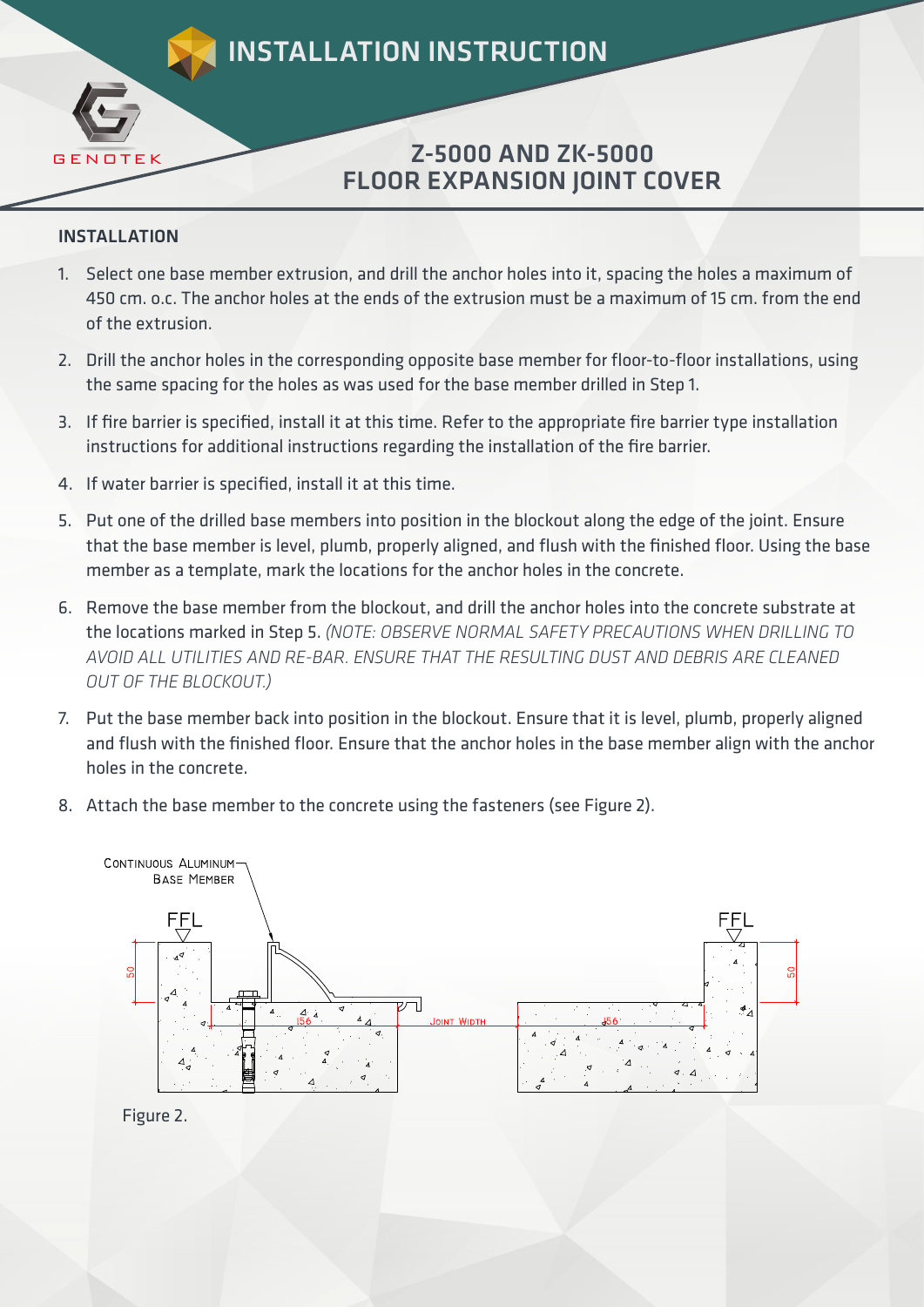

9. Repeat the procedures given in Step 5 through Step 8 for the opposite base member (see Figure 3 ). Ensure that the base member is level, plumb, and properly aligned.



- 10. Repeat the procedures given in Step 1 through Step 9 until all base members have been installed.
- 11. Select a section of the pan cover for installation into the installed base members. For floor-to-floor installations, select the centering bar assemblies for the section of pan. There must be a centering bar for each hole drilled into the center of the pan.
- 12. Place a centering bar bolt through one of the anchor holes in the center of the pan and into the coupling in the centering bar assembly.
- 13. Attach a centering bar assembly to the centering bar bolt. The centering bar assembly must be attached as near to the end of the centering bar bolt as possible.
- 14. Repeat Step 12 and Step 13 until all the centering bars are attached to the section of pan being installed (see Figure 4).



Figure 4.